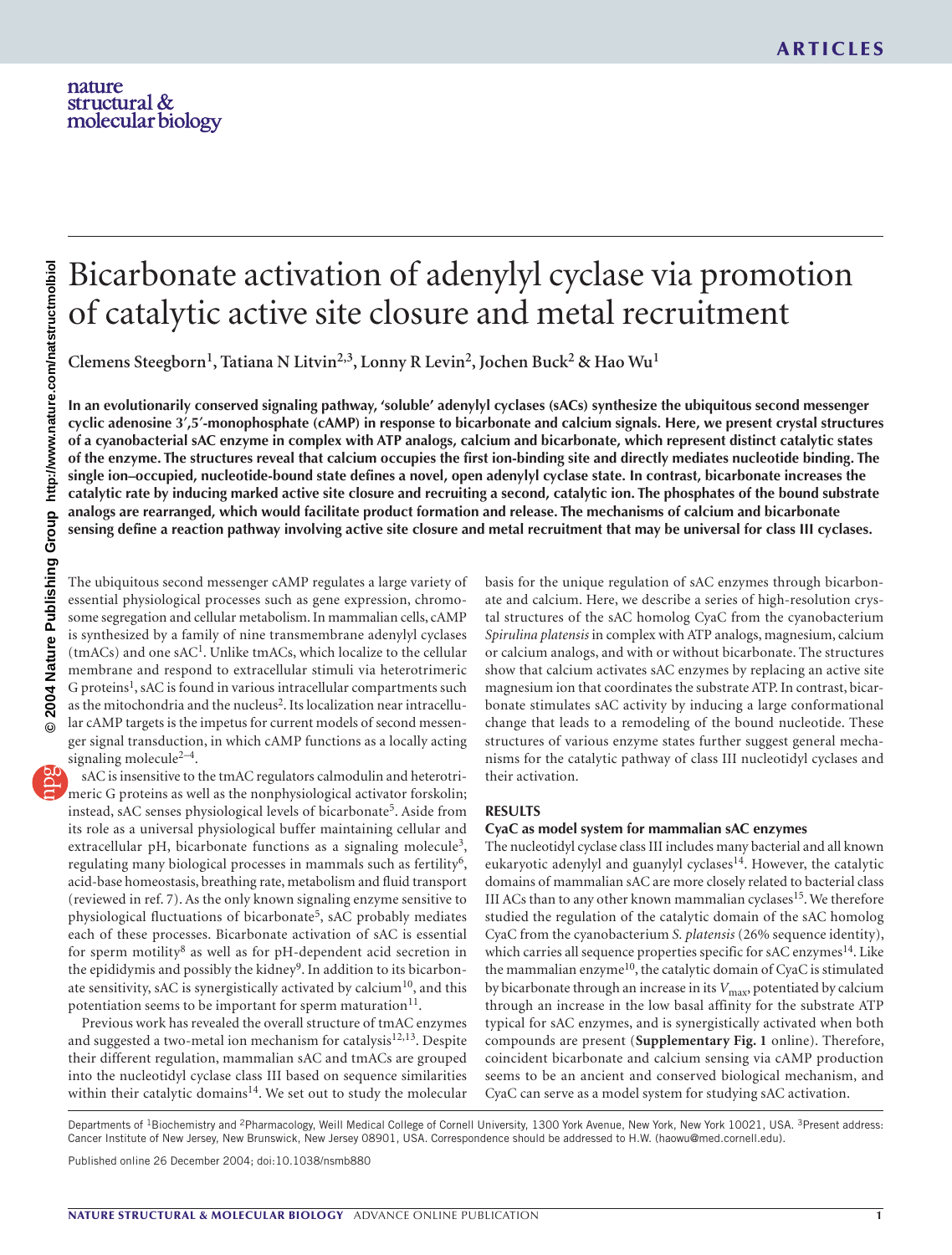

#### α,β**-Me-ATP binds to an open enzyme state**

To explain the molecular basis of sAC regulation, we determined a series of structures of the CyaC catalytic domain cocrystallized with the ATP analogs α,β-methylene-adenosine-5′-triphosphate (α,β-Me-ATP;  $K_i = 0.3$  mM) or adenosine-5'-Rp- $\alpha$ -thio-triphosphate (Rp-ATP $\alpha$ S;  $K_i \approx 0.1$  mM), in the presence of magnesium as well as calcium or calcium analogs, and with or without bicarbonate, at a resolution of up to 1.9 Å (**Table 1**). Although sACs have unique regulatory properties, the overall structure and active site of CyaC (**Fig. 1a**,**b**) closely resemble the known structure of mammalian tmAC<sup>12</sup>. The only difference is that CyaC is a symmetrical homodimer of a single catalytic domain with two complete active sites, whereas tmACs are pseudo symmetrical heterodimers of structurally similar catalytic domains  $(C_1$  and  $C_2$ ), resulting in one active site and one degenerate pseudo active site.

The cocrystal structures of the cyanobacterial sAC (CyaC; from now on referred to as sAC) differed depending on which ATP analog was used. Previously, a Gαs-bound tmAC structure in the absence of nucleotide revealed a more open state than in the presence of Rp-ATPαS, suggesting that substrate binding induces closure of the active site<sup>12,13,16</sup>. We observed a similar closed conformation for the sAC-

Rp-ATPαS complex; however, the conformation of Rp-ATPαS was not suitable for the subsequent in-line reaction (see below), and this state therefore might not resemble the substrate-bound state. The closed enzyme conformation is similar to a tmAC–Gαs complex soaked with product analogs, and it has been speculated that it resembles a product complex and that the substrate complex adopts a different conformation<sup>12</sup>. Indeed, we found that in sAC in complex with α,β-Me-ATP (**Fig. 1a**), the ATP analog assumes a conformation in which all functional groups are arranged for the subsequent in-line reaction<sup>17</sup> (Fig. 1b) and therefore likely resembles the conformation of the bound substrate ATP. The α-phosphate  $(P\alpha)$  is in minus synclinal position and oriented so that the 3′ hydroxyl, as the

**Figure 1** Open conformation of sAC in complex with α,β-Me-ATP and calcium. (**a**) Ribbon diagram of the sAC homodimer with the substrate analog  $\alpha$ ,  $\beta$ -Me-ATP and one metal ion bound to each active site. The two monomers are red and blue, respectively. (**b**) Active site of the sAC–α,β-Me-ATP complex with the two monomers colored red and blue, respectively. Positive  $F_{o} - F_{c}$  omit electron density after soaking with the calcium analog europium is overlaid (contoured at  $8 \sigma$ ), showing the single heavy atom bound at the ion B site. (**c**) Overlay of sAC–α,β-Me-ATP (blue) with the structure of  $G\alpha_{s}$ -bound tmAC (yellow and red) without substrate analog. sAC helix  $\alpha$ 1 is shifted to a more open position to avoid clashes with the substrate analog. (**d**) Close-up view of the calcium-binding pocket in the high-resolution structure of the Sr2<sup>+</sup>-soaked sAC–α,β-Me-ATP complex showing the seven-fold coordination to the metal. The  $2F_o - F_c$  omit electron density defining the ligands was contoured at  $1.3 \sigma$ .

subsequent attacking group, and the bond to be broken between the α-phosphorus atom and the bridging function to the β-phosphate (Pβ), are arranged in a straight line. The nucleotide conformation also primes the enzyme for catalysis by arranging  $P\alpha$  in eclipsed position with Pβ, which repels the pyrophosphate to facilitate its release.

In contrast to the sAC–Rp-ATPαS complex, the state of the active site of the sAC– $\alpha$ ,  $\beta$ -Me-ATP complex is even more open than in the  $tmAC-G\alpha_s$  structure without nucleotide, manifested in a 3–4 Å outward shift of helix α1 (**Fig. 1c**). Modeling an ATP complex based on the sAC–α,β-Me-ATP structure revealed that ATP could adopt a conformation similar to the analog, which fits well into the open enzyme state (**Supplementary Fig. 2** online). Therefore, we conclude that nucleotide binding to sAC does not necessitate active site closure; in fact, it seems to precipitate an open state poised for catalysis. The open substrate analog complex observed here for sAC might also apply to tmACs and would explain why soaking or cocrystallization of activated (Gα<sub>s</sub>-bound) tmAC with  $\alpha$ ,  $\beta$ -Me-ATP was not successful<sup>12</sup>: in contrast to the basally active sAC enzyme used here, binding of the activator  $G\alpha_s$  to tmAC may have induced partial active site closure in the absence of an ATP analog.

#### **Calcium replaces an active site magnesium**

The open state has only a single bound metal ion, rather than the two metal ions required for catalysis<sup>16</sup>. This ion (positioned analogously to the ion B magnesium in tmAC structures) serves as an anchoring point for ATP by coordinating and stabilizing the Pβ and γ-phosphate (Pγ) of the ATP analog. Soaking with  $SrCl<sub>2</sub>$  or EuCl<sub>3</sub>, which are both



**Figure 2** Bicarbonate induces active site closure. (**a**) Overlay of sAC structures in the open state (blue) and after bicarbonate addition (yellow and red). Major conformational changes include shifts of the  $\alpha$ 1 helix and the β7–β8 strands, a flip of the loop between β4 and β5 and a kinking of helix α3 (best seen in **Supplementary Video 1** online). (**b**) Active site before (blue) and after (yellow) the bicarbonate-induced active site closure, showing the recruited second metal ion and the structural rearrangements described in the text. (**c**) Close-up view for the remodeling of Pβ and Pγ of the ATP analog upon bicarbonateinduced active site closure (blue before and yellow after bicarbonate addition).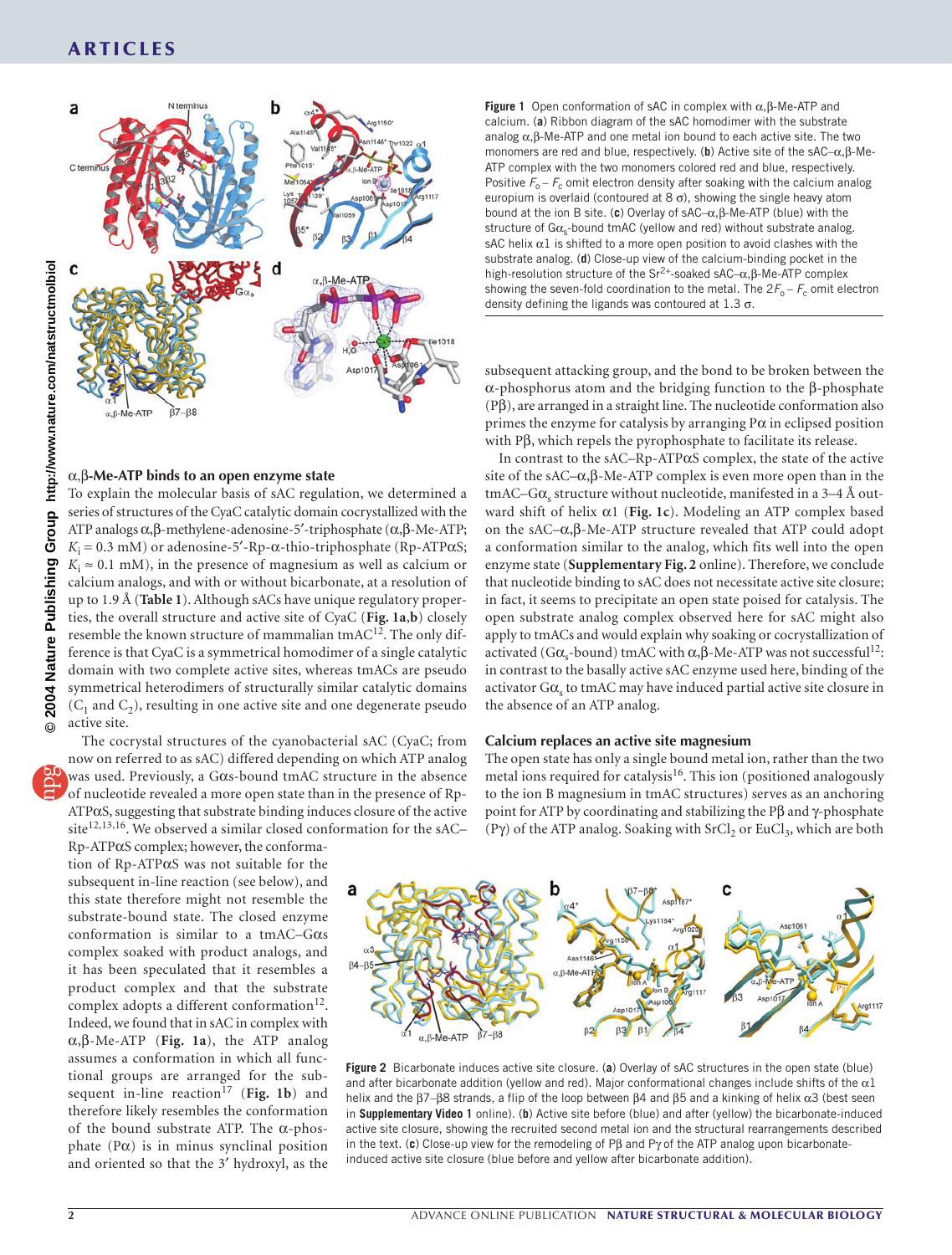

Rp-ATPαS complex (partially closed, middle gray and red), and the bicarbonate-soaked Rp-ATPαS structure (closed, lightest gray and yellow). Structures were superimposed on sAC–α,β-Me-ATP by optimizing positional agreement for residues 1014–1018, 1056–1065, 1117–1126 and 1143–1167 in both subunits. (**c**) sAC active site in complex with Rp-ATPαS and two magnesium ions, with the two monomers colored red and blue, respectively. The dashed lines indicate the octahedral coordination of the ions through the ATP analog, protein residues and one and two water molecules (gold spheres), respectively. The  $2F_0 - F_c$  omit electron density for the ligands was contoured at 1.1  $\sigma$ . In its tmAC complex, P $\alpha$  of Rp-ATP $\alpha$ S was modeled differently but with limited electron density for the ribose and its link to the P $\alpha^{16}$ , and we speculate that this density might also be interpretable with the inhibitor conformation observed here for its sAC complex.

**© 2004 Nature Publishing Group http://www.nature.com/natstructmolbiol**2004  $\odot$ 

**Nature** 

Publishing Group http://www.nature.com/natstructmolbiol

known to occupy calcium sites<sup>18,19</sup>, unambiguously identified this ion B site as a calcium-binding pocket (**Fig. 1b**). We found no allosteric binding sites for calcium, and soaking in the calcium analogs did not lead to any substantial conformational changes. Although calcium is not often found in active sites, the ion B site is a typical calciumbinding site formed by less flexible ligands and few solvent molecules<sup>19,20</sup>. The main chain carbonyl oxygen of Ile1018, the side chains of Asp1017 and Asp1061, the phosphate oxygen atoms of Pβ and Pγ of the substrate analog, and a single water molecule coordinate the ion B site calcium (**Fig. 1d**). The bidentate interaction with Asp1017, which results in a seven-fold coordination that is more favorable for calcium than for magnesium, probably explains the higher affinity of calcium for this site. As calcium has also been reported to have a higher affinity for ATP in solution<sup>21</sup>, this dual preference explains how calcium lowers the *K*m for ATP in both mammalian and bacterial sACs, an effect necessary for high sAC activity at physiological ATP concentrations<sup>10</sup> because of the enzyme's low basal substrate affinity  $(K<sub>m</sub> = 12.3$  mM; **Supplementary Fig. 1** online).

# **Bicarbonate induces active site closure**

Unlike calcium's ability to increase substrate affinity, bicarbonate stimulates substrate turnover. Cocrystallization of sAC with bicarbonate did not produce any crystals and soaking bicarbonate into preformed crystals dissolved them, suggesting that bicarbonate caused

a structural change. Like sAC activation in solution<sup>5</sup> (Supplementary **Table 1** online), the bicarbonate effect on sAC crystals is specific and pH-independent and cannot be induced with other anions, such as nitrate or acetate (see **Supplementary Fig. 3** and **Supplementary Table 1** online). Flash soaking and freezing permitted us to catch a glimpse of the bicarbonate-induced conformational changes. Most markedly, bicarbonate induced closure of the active site and facilitated binding of the second metal ion (ion A), which serves as the catalytic metal (**Fig. 2a**,**b** and **Supplementary Video 1** online).

Bicarbonate 'closes' the active site mainly by inducing a 4–5 Å movement of the β7–β8 loop toward the dimer center and a shift of the  $\alpha$ 1 helix in the same direction. This conformation is stabilized by a newly formed salt bridge between Arg1023 within the α1 helix and Asp1187\* (asterisk indicates the partner monomer within the dimer) in the β7–β8 loop. The active site closure induced movements of a several active site residues conserved in all class III cyclases. The β7–β8 loop movement shifts Lys1184\*, which in turn pushes Arg1150\* of the neighboring  $\alpha$ 4 helix by 6 Å. Arg1150\* is positioned by Asn1146\* to be oriented toward the ATP ribose 3' hydroxyl group and  $P\alpha$  such that it could stabilize the additional negative charge in the transition state<sup>22</sup>. The shift of the  $\alpha$ 1 helix rearranges the phosphate chain of the ATP analog, leading to a 180° flip of Pγ (**Fig. 2c**). The shift pushes Pγ out of its binding site and orients it toward Arg1117. This residue was previously thought to bind the substrate<sup>12</sup> but now seems to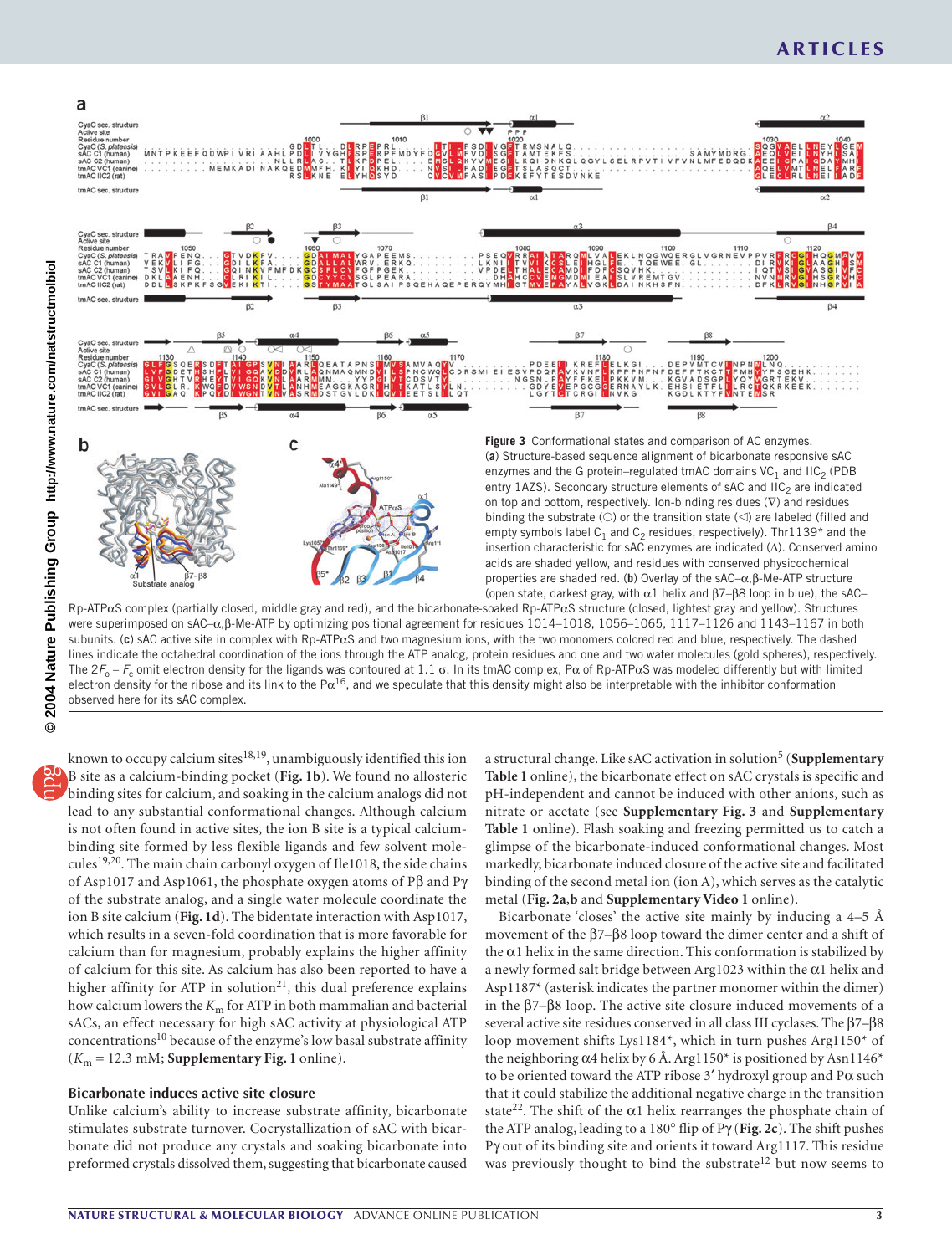# **ARTICLES**



attract the reaction product pyrophosphate to aid its exit. These same structural elements were found to be flexible in the  $G\alpha_{s}$ -bound tmAC structures; therefore, we predict that  $G\alpha$ , facilitates similar conformational changes in tmACs as bicarbonate induces in sAC.

#### **Rp-ATPS binds nonproductively to sAC**

As stated above, Rp-ATPαS binds in a nonproductive conformation to a more closed sAC state than α,β-Me-ATP (**Fig. 3b**). This intermediately closed enzyme state resembles  $G\alpha_s$ -bound tmAC soaked with Rp-ATPαS16 and is slightly less closed than the bicarbonate-soaked sAC–α,β-Me-ATP structure. The sAC–Rp-ATPαS complex has two magnesium ions bound, and the electron density clearly reveals that instead of the pro-R oxygen being positioned for coordination of ion A, as observed in the α,β-Me-ATP structure (**Fig. 1b**,**d**) and as necessary for productive ATP binding, its replacement by sulfur in Rp- $ATP\alpha S$  forces P $\alpha$  to turn such that the pro-S oxygen now coordinates ion A (**Fig. 3c** and **Supplementary Fig. 4** online). This twisted conformation prevents the in-line arrangement of attacking and leaving group, that is, the ribose 3′ hydroxyl group and the bridging oxygen between the α- and β-phosphorus atoms. This observation rationalizes why Rp-ATP $\alpha$ S stereospecifically inhibits class III ACs<sup>17</sup>, whereas Sp-ATPαS, whose modification does not prevent binding in a productive,  $\alpha$ , β-Me-ATP-like conformation, is a substrate for tmACs<sup>17</sup> and likely for sAC enzymes (**Supplementary Fig. 5** online).

The sAC–Rp-ATP $\alpha$ S complex, in addition to being partially closed, has the second metal ion, essential for catalytic activity, bound to the ion A site. During catalysis this ion is recruited after binding of the substrate<sup>23</sup>, and this partially closed enzyme state with two bound ions therefore might resemble some features of an intermediate conformation of the enzyme during catalysis. This conclusion is consistent with the successful soaking of Rp-ATPαS into tmAC crystals already partially closed by  $G\alpha_s^{16}$ . Because of its artificial binding conformation, Rp-ATPαS induced a partially closed state of sAC in the absence of bicarbonate stimulation, and soaking bicarbonate into these crystals resulted in further closure into a structure similar to the bicarbonatesoaked structure of sAC in complex with α,β-Me-ATP (**Fig. 3b**).

**Figure 4** Model for catalysis by class III nucleotidyl cyclases. The model for catalysis (bottom pathway) is based on the conformational changes observed with the sAC–substrate analog complexes (top). The arrows at  $α1$  and  $β7–β8$ indicate the movements undergone by these protein parts. The individual catalytic states (open, intermediate and closed) are extrapolated from the different sAC structures presented in the text, with the protein conformation of the sAC–Rp-ATP $\alpha$ S complex being a speculative approximate intermediate state.

### **Potential bicarbonate recognition sites**

Bicarbonate induced these structural changes, but it was not detected in any of the soaked crystals. Its absence, along with the observations that bicarbonate (i) does not disrupt microcrystals of free sAC, and (ii) is very specific (**Supplementary Table 1** online), yet requires high concentrations (physiological concentrations between 5 and 25 mM) to activate sAC<sup>5,10,24</sup> (corresponding to an estimated off-rate of ~10<sup>6</sup> s<sup>-1</sup>, much higher than the turnover rate  $k_{cat}$  of ~1 to 4 s<sup>-1</sup>; **Supplementary Methods** online), might suggest that bicarbonate interacts only very transiently with the enzyme during each catalytic cycle.

In the absence of a defined bicarbonate-binding site, sequence differences between tmACs and sACs provide the best insight into the unique bicarbonate regulation of sAC enzymes (**Fig. 3a**). One difference corresponds to sAC active site residue Thr1139\*, which is conserved in the bicarbonate-responsive sACs but replaced by a conserved aspartate in bicarbonate-insensitive bacterial ACs and  $tmACs<sup>24</sup>$ . Mutating the analogous threonine to aspartate abolished bicarbonate responsiveness in CyaB1, a cyanobacterial sAC<sup>24</sup>, consistent with Thr1139\* contributing to the bicarbonate stimulation of sACs. A potential scenario is that a single bicarbonate molecule could replace the two water molecules that coordinate ion A (**Fig. 3c**) and facilitate recruitment of this catalytic ion. TmACs with an aspartate replacing sAC Thr1139\* would be insensitive to bicarbonate because of the negative charge that decreases the bicarbonate population near the ion A site. However, the effect of bicarbonate on the sAC–Rp-ATPαS complex indicates that ion recruitment can be only part of the bicarbonate function.

A second sequence variation between sACs and tmACs localizes to the  $β4–β5 loop<sup>14</sup>$ , in which bicarbonate-responsive sACs contain a single-residue insertion (**Fig. 3b**). The additional residue causes a different conformation of the β4–β5 strands, opening a hole in the back of the enzyme, which may be a conduit for bicarbonate access to the active site. However, we could not confirm the role of this insertion because shortening this loop by one amino acid abolished enzyme activity (data not shown).

#### **DISCUSSION**

The structures described here reveal two novel mechanisms of stimulating production of the ubiquitous second messenger cAMP by sAC enzymes. In contrast to its more common role as an allosteric regulator, calcium binds to the active site and directly contributes to substrate binding. We also show that bicarbonate, which was previously only known to serve as a substrate for enzymes, plays an allosteric role by inducing a stimulatory conformational change.

For a model for the dynamic catalytic pathway and the specific activation of all class III adenylyl and guanylyl cyclases (**Fig. 4** and **Supplementary Video 2** online), we assembled the structures presented here. In this model, substrate binding would lead to the formation of an enzyme–substrate complex in the open conformation, with one magnesium bound at the ion B site. In sAC enzymes, this ion can be replaced by calcium to increase substrate affinity. The next step of catalysis is binding of the second metal to the ion A site and the concomitant active site closure. This is the step facilitated by the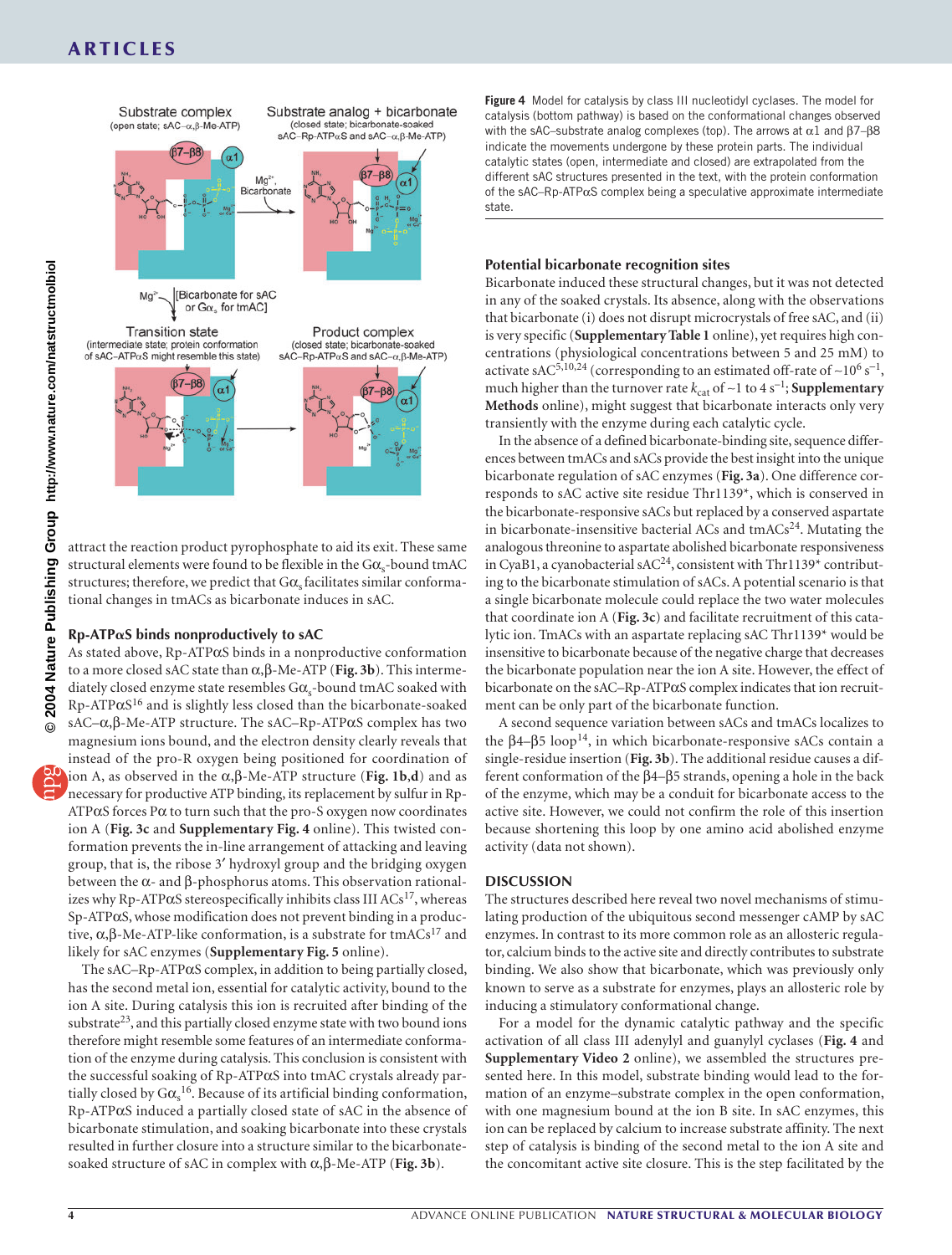|  |  |  |  | Table 1 Data collection and refinement statistics |  |
|--|--|--|--|---------------------------------------------------|--|
|--|--|--|--|---------------------------------------------------|--|

|                                                           | CyaC Rp-ATP $\alpha$ S | CyaC $\alpha$ , $\beta$ -Me-ATP | CyaC $\alpha$ , $\beta$ -Me-ATP +<br>SrCl <sub>2</sub> | CyaC $\alpha$ , $\beta$ -Me-ATP +<br>EuCl <sub>3</sub> | CyaC $\alpha$ , $\beta$ -Me-ATP +<br>bicarbonate | CyaC Rp-ATP $\alpha$ S<br>+ bicarbonate |
|-----------------------------------------------------------|------------------------|---------------------------------|--------------------------------------------------------|--------------------------------------------------------|--------------------------------------------------|-----------------------------------------|
| Data collection                                           |                        |                                 |                                                        |                                                        |                                                  |                                         |
| Space group                                               | $C222_1$               | $P2_12_12_1$                    | $P2_12_12_1$                                           | $P2_12_12_1$                                           | P2 <sub>1</sub>                                  | $C222_1$                                |
| Unit cell dimensions (Å)                                  |                        |                                 |                                                        |                                                        |                                                  |                                         |
| а                                                         | 54.2                   | 53.7                            | 53.5                                                   | 53.6                                                   | 53.3                                             | 51.1                                    |
| b                                                         | 78.9                   | 71.5                            | 70.5                                                   | 70.2                                                   | 71.2                                             | 74.0                                    |
| С                                                         | 283.6                  | 99.6                            | 99.4                                                   | 99.6                                                   | 106.7                                            | 266.7                                   |
| $\beta$ ( $\circ$ )                                       | 90.0                   | 90.0                            | 90.0                                                   | 90.0                                                   | 95.8                                             | 90.0                                    |
| Resolution (Å)                                            | $20.0 - 1.9$           | $20.0 - 2.4$                    | $20.0 - 1.9$                                           | $20.0 - 3.0$                                           | $20.0 - 2.3$                                     | $20.0 - 2.5$                            |
| Unique reflections                                        | 48,991                 | 15,574                          | 30,126                                                 | 8,038                                                  | 33,968                                           | 14,233                                  |
| $<\frac{I}{\sigma}$                                       | 9.7                    | 7.0                             | 10.8                                                   | 5.1                                                    | 8.9                                              | 8.3                                     |
| Completeness (%) <sup>a</sup>                             | 99.6 (98.6)            | 99.2 (99.8)                     | 98.8 (94.1)                                            | 99.4 (99.2)                                            | 95.0 (98.0)                                      | 80.0 (69.0)                             |
| $R_{\text{merge}} (\%)^a$                                 | 7.2(36.7)              | 8.1(34.4)                       | 5.6(21.7)                                              | 13.8 (36.2)                                            | 7.0(42.2)                                        | 9.2(27.7)                               |
| <b>Refinement</b>                                         |                        |                                 |                                                        |                                                        |                                                  |                                         |
| Resolution (Å)                                            | $15.0 - 1.93$          | $15.0 - 2.4$                    | $15.0 - 1.9$                                           | $15.0 - 3.0$                                           | $15.0 - 2.3$                                     | $15.0 - 2.5$                            |
| Total reflections used                                    | 40,595                 | 12,704                          | 25,021                                                 | 5,601                                                  | 26,793                                           | 11,732                                  |
| No. atoms                                                 |                        |                                 |                                                        |                                                        |                                                  |                                         |
| Protein                                                   | 4,495                  | 3,042                           | 3,025                                                  | 3,041                                                  | 4,510                                            | 4,447                                   |
| Ligand                                                    | 99                     | 64                              | 64                                                     | 64                                                     | 132                                              | 99                                      |
| Solvent                                                   | 385                    | 141                             | 227                                                    | $\overline{c}$                                         | 99                                               | 86                                      |
| R.m.s. deviations                                         |                        |                                 |                                                        |                                                        |                                                  |                                         |
| Bond lengths (Å)                                          | 0.006                  | 0.007                           | 0.006                                                  | 0.012                                                  | 0.007                                            | 0.010                                   |
| Bond angles (°)                                           | 1.2                    | 1.4                             | 1.2                                                    | 1.6                                                    | 1.2                                              | 1.5                                     |
| Average B-factor $(\AA^2)$                                | 30.8                   | 33.9                            | 28.8                                                   |                                                        | 39.0                                             | 29.2                                    |
| Final $R_{\text{crvst}}/R_{\text{free}}(\%)$ <sup>b</sup> | 19.8 / 22.9            | 21.9 / 27.1                     | 20.4 / 23.6                                            | 27.4/31.5                                              | 20.2/ 26.2                                       | 24.1/29.1                               |

aValues in parentheses are for the highest-resolution shell. b*R*free was calculated from 6–7% of measured reflections omitted from refinement.

physiological stimulators of ACs, either bicarbonate in the case of sAC enzymes or  $G\alpha_s$  proteins for tmACs. Binding of the ion A magnesium enables transition state formation by contributing to the activation of the ribose 3′ hydroxyl group and by stabilizing the charges at the triphosphate. The force from the active site closure would shift Pγ and Pβ toward the front, where the products will ultimately exit. Unlike the phosphate flip observed for the α,β-Me-ATP substrate analog, Pγ and Pβ of ATP would move as a rigid body, thereby lengthening and weakening the bond to Pα (**Fig. 4**). The movement of Pγ and Pβ would force Pα to swing toward the 3′ hydroxyl, leading to ring formation and release of pyrophosphate. The closed conformation observed for the tmAC–G $\alpha_s$ –Rp-ATP $\alpha$ S complex and for the sAC complexes after bicarbonate addition probably corresponds to this product complex with one major exception: the positions of Pγ and Pβ are swapped compared with the product pyrophosphate (**Fig. 4**). This model is reinforced by the observation that both protein conformation and the position of pyrophosphate in a tmAC– $G\alpha_s$ –product analog structure<sup>12</sup> match those observed in the Rp-ATPαS and bicarbonate-soaked structures. Dissociation of pyrophosphate finally enables the active site to open again by releasing the interactions of the phosphates with the α1 helix and β7–β8 loop.

In summary, the high-resolution structures of different enzyme states presented here predict that class III cyclases might use the same reaction pathway, and that modulators, such as G proteins in tmACs and bicarbonate in sAC, might increase activity by promoting the catalytic cycle via active site closure and metal recruitment.

#### **METHODS**

**Cloning, protein purification and activity assays.** Residues 998–1202 and 1005–1202, respectively, which comprise the catalytic domain of CyaC from *S. platensis* (TrEMBL entry O32393)<sup>25</sup>, were cloned into the pET28a expression vector with an N-terminal His-tag and expressed in *Escherichia coli* BL21(DE3) for 18 h at 20 °C. The protein was purified using Ni-NTA affinity and Q-Sepharose ion exchange chromatography, followed by gel filtration in 20 mM Tris, pH 7.8. Adenylyl cyclase assays were carried out with purified CyaC(998-1202) as described<sup>10</sup>. Protein used for activity assays was stored at –20 °C in 50% (v/v) glycerol.

**Crystallization and X-ray data collection.** For crystallization of CyaC(998–1202) in complex with Rp-ATPαS, drops were mixed from 1 µl protein solution (8 mg ml<sup>-1</sup> in 20 mM Tris, pH 7.8, 5 mM Rp-ATP $\alpha$ S, 7.5 mM MgCl<sub>2</sub>, 10 mM CaCl<sub>2</sub>) and 1 µl reservoir solution, equilibrated against 0.4 ml reservoir (100 mM HEPES, pH 7.2, 8% (w/v) isopropanol, 10% (w/v) PEG 4000), and microseeded after 24 h. CyaC(1005–1202) in complex with α,β-Me-ATP was crystallized by mixing 1 μl protein solution (6 mg ml<sup>-1</sup> in 20 mM Tris, pH 7.8, 5 mM α, β-Me-ATP, 5 mM  $MgCl<sub>2</sub>$ , 5 mM CaCl<sub>2</sub>) and 1 µl reservoir solution and equilibration against 0.4 ml reservoir (100 mM cacodylate, pH 6.7, 6% (w/v) isopropanol, 11% (w/v) PEG 4000). Both crystal forms were frozen 60 s after addition of two-drop volumes cryoprotectant solution (25% (v/v) isopropanol in reservoir solution).

For identifying the calcium-binding site, CyaC(1005–1202)–α,β-Me-ATP crystals were soaked with 5 mM EuCl<sub>3</sub> for 23 h and with 10 mM  $SrCl<sub>2</sub>$  for 13 h, respectively. Bicarbonate soaking was done by adding 150 mM potassium bicarbonate, pH 7.5, to the cryoprotectant solution and freezing of the crystals after 15 to 25 s. Diffraction data were collected at 100 K at Brookhaven National Laboratory beamline X4A (**Table 1**) and indexed, scaled and merged with DENZO and SCALEPACK<sup>26</sup>.